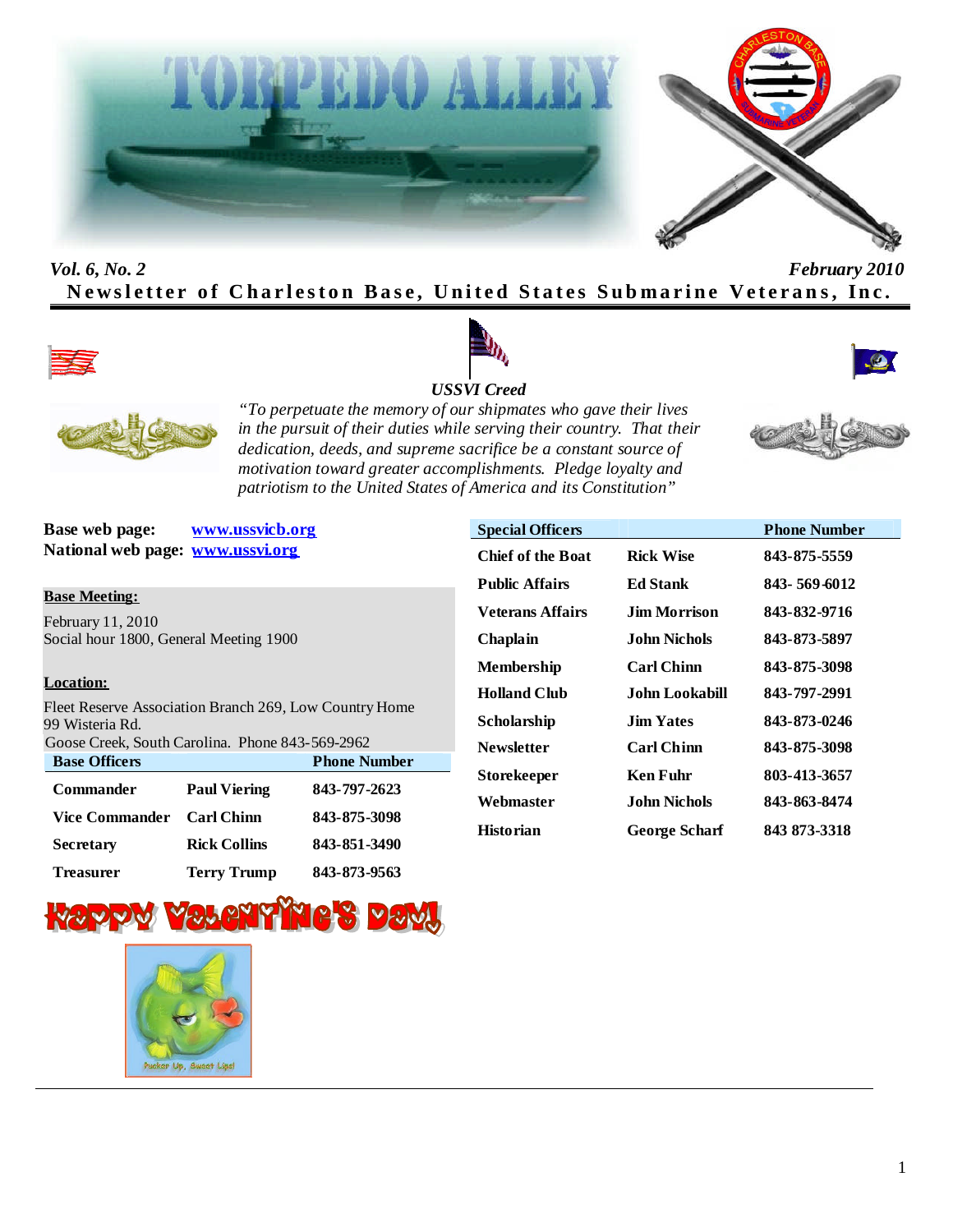## **Minutes of the January 2010 meeting**

Attendance for the January meeting was 110

**Opening Ceremony**: Base Commander called the meeting to order. A Quorum was present and the meeting was commenced at 1900.

**Introductions**: New people were introduced; DeLyle (Dee) Ames MM1, Buddy Tolbert MMC, David Taylor EN2, Robert Harbison FTB, Bill Jones STS1, Fred Woodley ICC, William Pruitt EMC, Lance Morrison SK2, and Mike Connor MMC. There were 2 others who did not return cards. Welcome aboard.

**Secretary**: Secretary Rick Collins asked for a motion to approve the meeting minutes from last month. A motion was made and seconded. Minutes approved.

**Treasurer**: Terry Trump presented the financial report.

**Storekeeper**: Please pick up what you ordered and pay for it.

**Chaplain**: We have had 4 funerals/memorial services since our last Base meeting.

24 cards have been sent since our last Base meeting.

Many cards were received thanking the SUBVETS for their participation in the funeral and memorial services of our departed shipmates.

Recent Cards were sent to:

**Our condolences to Jack & Joyce Hardin**. Their daughter, Carroll, passed away suddenly on Thanksgiving Day, November 26th, in Charlotte NC.

**Marty Sessler**. Marty had surgery on his foot on Tuesday and is doing very well.

**Dave Rein**. Dave went to Charlotte and had a heart valve repaired via an artery on January 6th. He was in ICU a day and he came home on Friday. Everything looks good.

**Ralph "Dutch" Wieland**. Dutch has recently had some clotting problems in his legs and must give himself shots in the stomach 3 times a day for 3 or 4 weeks. As of now he is doing well.

Cards were received as follows:

*Dear Members of SubVets. The family of George Wells acknowledges with grateful appreciation your kind expression of sympathy. Thank you so much for your participation in the memorial for George. The ceremony was one George would have wanted and everyone thought was appropriate. He loved being in the submarine service while in the Navy. Thanks again for everything.*

*To Nick and the Charleston SUBVETs. I would like to express my sincere appreciation for the condolences sent me. Rex was indeed a great man and a true patriot. He devoted his life to serving this great country. I have many*

**Vice Commander Report**: Read a passage from the Base By-Laws about committing the base to "obligations" and who can and cannot do so.

**Sub Vets WWII**: Stacy Power gave the date for next meeting which is 18th of February at Ryan's' in Summerville @ 12 pm. Lee Allison thanked everyone for helping with "the most beautiful WWII Submarine memorial in existence". He also has WWII calendars for sale.

**Scholarship**: Jim Yates was not present. Rick Collins gave overview of the scholarship and who is eligible. Check the web site for the application; there are some changes that were made to it. The purpose of the scholarship was and is to honor Admiral Osborne who fully supported education.

**Public Affairs**: Gave report about our base activities that he sent to newspapers.

**Webmaster**: Gave report on what is new on the website.

**Veteran's Affairs**: No report

**District Commander:** Gave a report on the Aiken base and their new float. Aiken base has collar shirts for sale with Name, Base, and Dolphins on them for \$35. They are also planning another "Spring get together" like last year. There is going to be a new base in Greenville called "Golden Corner" base. The base commissioning ceremony is Wednesday, 20 January at 7pm.

**Fleet Reserve:** The FRA has a reserved seat for the next Honor Flight; they are holding a raffle for that seat. All proceeds will go to the Honor Flight program. Drawing will be on April 2nd.

Holland Club: Gave a report on the requirements of the Holland Club and plans for presenting the Holland Club challenge coin to widows of Holland Club members.

**Membership**: This is a new year. We dropped 18 members this past dues cycle. National has them on "dink" list till end of January when they will be dropped.

**Little David:** No report

**Newsletter:** No report

**Base Historian:** No report

**Alcohol & Gaming**: Rick Carlson gave the report.

**Chief of the Boat:** 1. Sunday January 24 a ceremony dedication for Fran Josephenson will be held at Pinewood Preparatory school and we are invited. If you want to attend let me know. She was a WW2 code breaker. Wife and mother to Submarine veterans. 2. Oyster roast will be on 27th of February \$5 and bring a dish.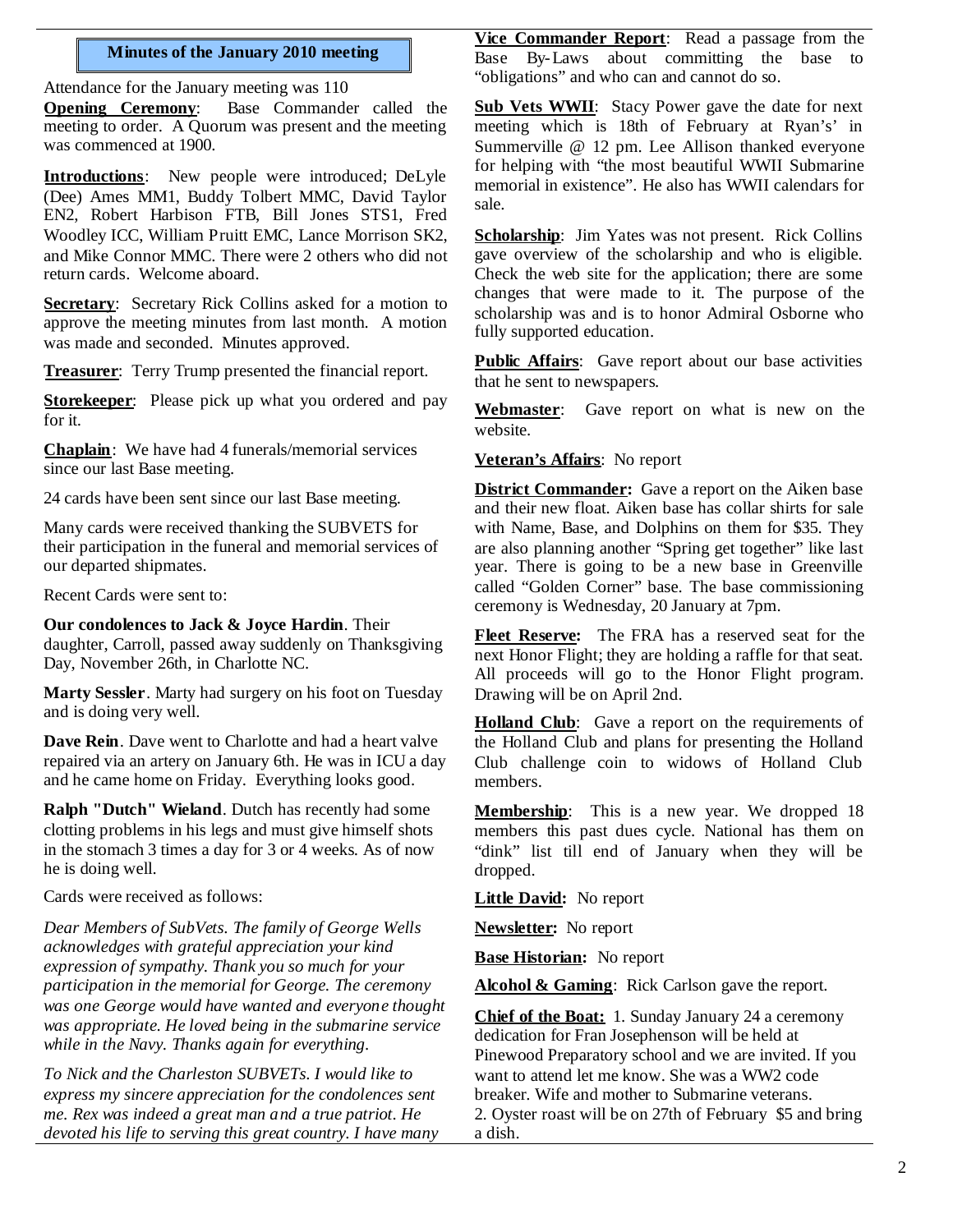*years of memories to help me through this difficult time. Bless you all, Pat Carpenter.*

*Dear Carl. Please pass along my thanks to all Charleston Base members for the great card sent to my daughter in support of her fight with breast cancer. Sincerely, Rich Stump*

*The family of James Warren Eckles acknowledges with grateful appreciation your kind expression of sympathy. I and our family cannot thank you enough for Jim's memorial. I know he would have been as proud as we were. Thanking you again, Sue & family.*

Cards were sent as follows:

**Elizabeth Mullins**. Elizabeth had extensive foot surgery and is having difficulty with her recovery.

George Scharf. George had surgery on a pinched nerve in his elbow.

**Art Hance**. Art had disc surgery and is doing well. Bill Kennedy after his 3x bypass. Bill moved into a regular room right on schedule and is steadily improving.

**Joe & Lois Van Swearingen**. Lois had a hip replacement which was followed by a stroke in March 09. She has been home since the middle of June with Joe taking care of her 24/7.

**To the family of Jim Eckles**. Jim departed on Eternal Patrol on November 12th in Charleston. Jim was a member of Charleston Base and Associate Member of Swamp Fox.

**Tammara Butler**, Rick Stump's daughter. Tammara is fighting aggressive breast cancer. Rick and Patti live in Macon GA. Rick is a member of Charleston Base.

**The family of Ben Heber**. Ben departed on Eternal Patrol on November 24th in Charleston. Ben was a member of Charleston Base and Associate Member of Swamp Fox.

**The family of Zeb Dickey Alford**. Zeb departed on Eternal Patrol on August 4th in Houston TX. Zeb served on three diesel subs, and then three nuclear subs and was the Commanding Officer of two boats, USS Shark and USS Sam Houston.

**Vice Admiral Konetzni and family**. Admiral Konetzni's son, Kyle, passed away on December 15th at the age of 35.

**Tom Curry**. Tom is fighting aggressive prostrate cancer. He is the brother of Steve Curry, a Charleston Base member.

**The sister of Mike Stuffle**. In early December, Mike had cancerous material removed from his brain removed but his lung cancer surgery will be done later. He was moved to Sandpiper Rehab in mid-December. Mike was a member of Charleston Base.

**The family of Gerry Pollard**. Gerry departed on Eternal Patrol on December 19th in Gig Harbor WA. He was the COB on the SAND LANCE (SSN 660) Commissioning Crew and retired after 22 years. Gerry was not a member of Charleston Base.

**Gloria Jenkins**. Gloria was in the hospital with

3. The Amberjack memorial service will be on the 20th of March at the new Lost Boats Memorial at Patriots Point.

4. The Hunley Memorial will be 17 February at 7pm; we have no part this year.

## **Base Commander**: No report

**Nuclear Historian**: A "true" story about a TM, MM "A" ganger, and a nuclear trained electrician facing execution in a Mexican jail. Wonder how it turned out.

## **Old Business**: None

## **New Business**: None

**Good Of The Order**: 1. Julian Villegas gave a report on how thankful the Victory House was for our donations over Christmas. The base also received a very nice thank you card from them.

2. Our favorite active duty nuke Chief Neufield gave a report on this year Submarine Birthday Ball. The exact date in still to be determined but this much is known, all WWII veterans will be Free their tickets paid for by NNPTU. And as an added bonus they are trying to keep out tickets down to a minimum.

Depth Charge drawing \$315 to winner, Buck Owens who donated \$100 to the scholarship fund. The Base Commander adjourned meeting at 2000.



*"Don't tell mom I'm a submariner, she thinks I play piano in a whorehouse."*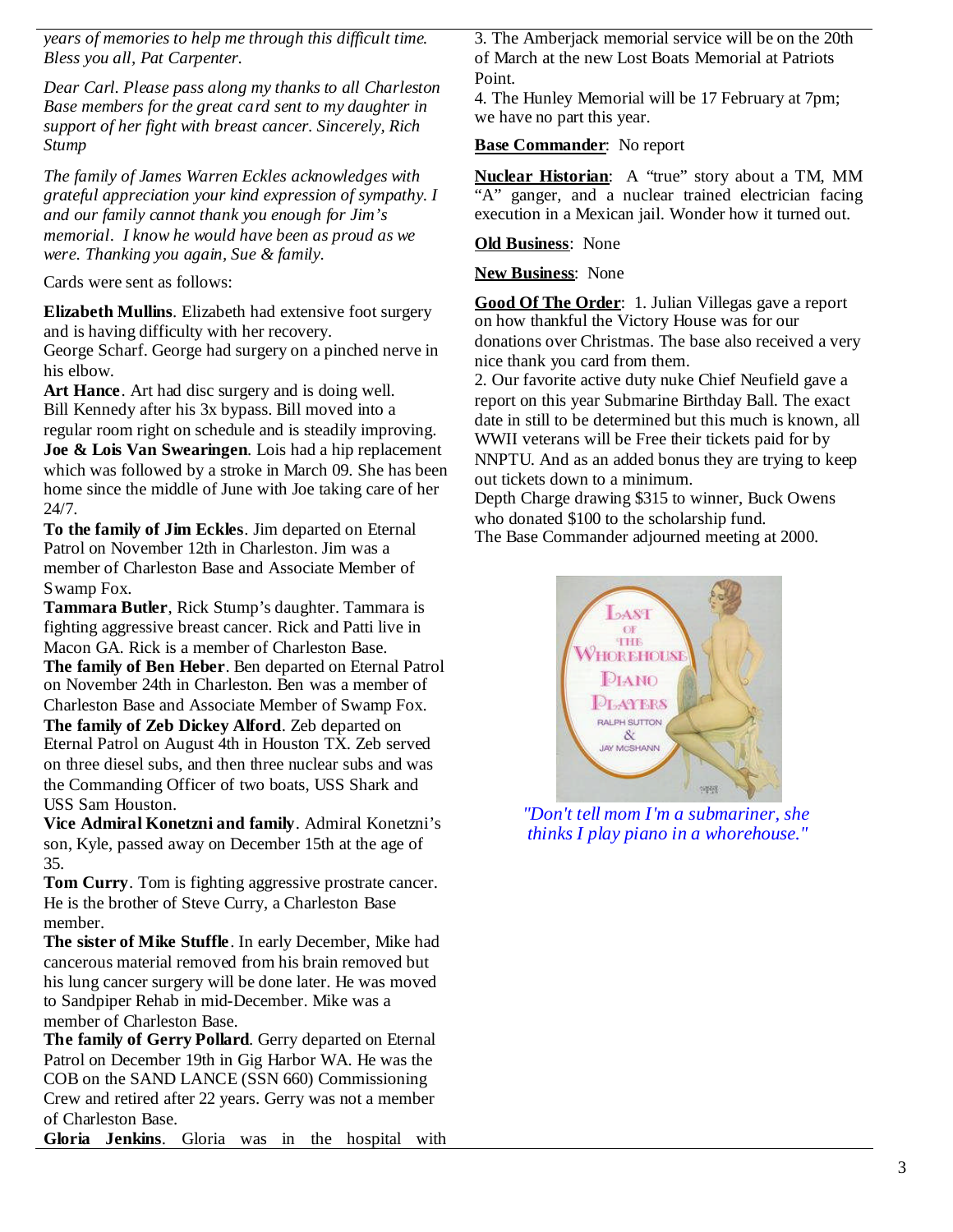pneumonia during the week before the Hog Roast. She is home doing well on the meds the doctor prescribed.

Several follow-ups were made on those who've had surgery or illnesses in the last couple of months along with the base sending additional cards.

If you know of shipmates or spouses from other bases who are having a difficult time, had surgery, etc. and would like for USSVI Charleston Base to send them a card please send their name and address to the Chaplain via email or phone call.

|                                                                 |                                                                         | FebruaryBirthdays!                                              |                                                                            |
|-----------------------------------------------------------------|-------------------------------------------------------------------------|-----------------------------------------------------------------|----------------------------------------------------------------------------|
| Acton<br>Cox<br>Hamilton<br>Koebel<br>Minaudo<br>Rook<br>Waller | Barwick<br>Curry<br>Hayden<br>Koehler<br>Neff<br>Sickle<br>Wickenhoffer | <b>Bates</b><br>Gilmer<br>Jennings<br>Lavergne<br>Rash<br>Stout | <b>Burke</b><br>Grassman<br>Jones, W<br>Massey<br>Rogers<br>Van Swearingen |



# February Happenings!

- February 11 General Meeting; social hour 1800, meeting starts 1900
- February 19 H.L. Hunley Memorial Service, 1900 Sunrise Presbyterian Church, Sullivans Island
- February 27 Sub Vets Oyster Roast, \$5 per person Starts 1300, bring a side dish or dessert



#### **February Submarines Lost:**

| <b>USS Shark</b>     | SS 174        | February 11, 1942 |
|----------------------|---------------|-------------------|
| <b>USS</b> Amberjack | SS 219        | February 16, 1943 |
| <b>USS</b> Grayback  | <b>SS 208</b> | February 26, 1944 |
| <b>USS Trout</b>     | SS 202        | February 28, 1944 |
| <b>USS Barbel</b>    | SS 316        | February 4, 1945  |
| H.L. Hunley          |               | February 17, 1864 |

Run silent, run deep For freedom we fought to keep How we spent so many days Beneath the shimmering waves A terrible foe we fought And gave our lives; and freedom bought Now our souls forever lie Restlessly beneath the waves So silent now, so deep For it is not enough for you to weep For we shall not have died in vain Lest you forget for what we gave We gave our lives, freedom to save For if you forget our deeds Then we shall never sleep Though we lie so silent, so deep

*Al Alessandra, 2005*

## **From the Base Commander**

As a reminder to ALL HANDS:

Individual base members cannot make commitments for Charleston Base using base members, time, resources or money. If you get a request, you need to give that information to a member of the Executive Board where it will be discussed and then presented to the general membership if appropriate. A quote from our Base Bylaws:

Under Article III Policy

*"Section 2. No member shall initiate any project that obligates the Charleston Base or any of its members without proposing said undertaking or project to the Board of Directors for approval and receiving a majority vote at a regular or special base meeting attended by the membership."*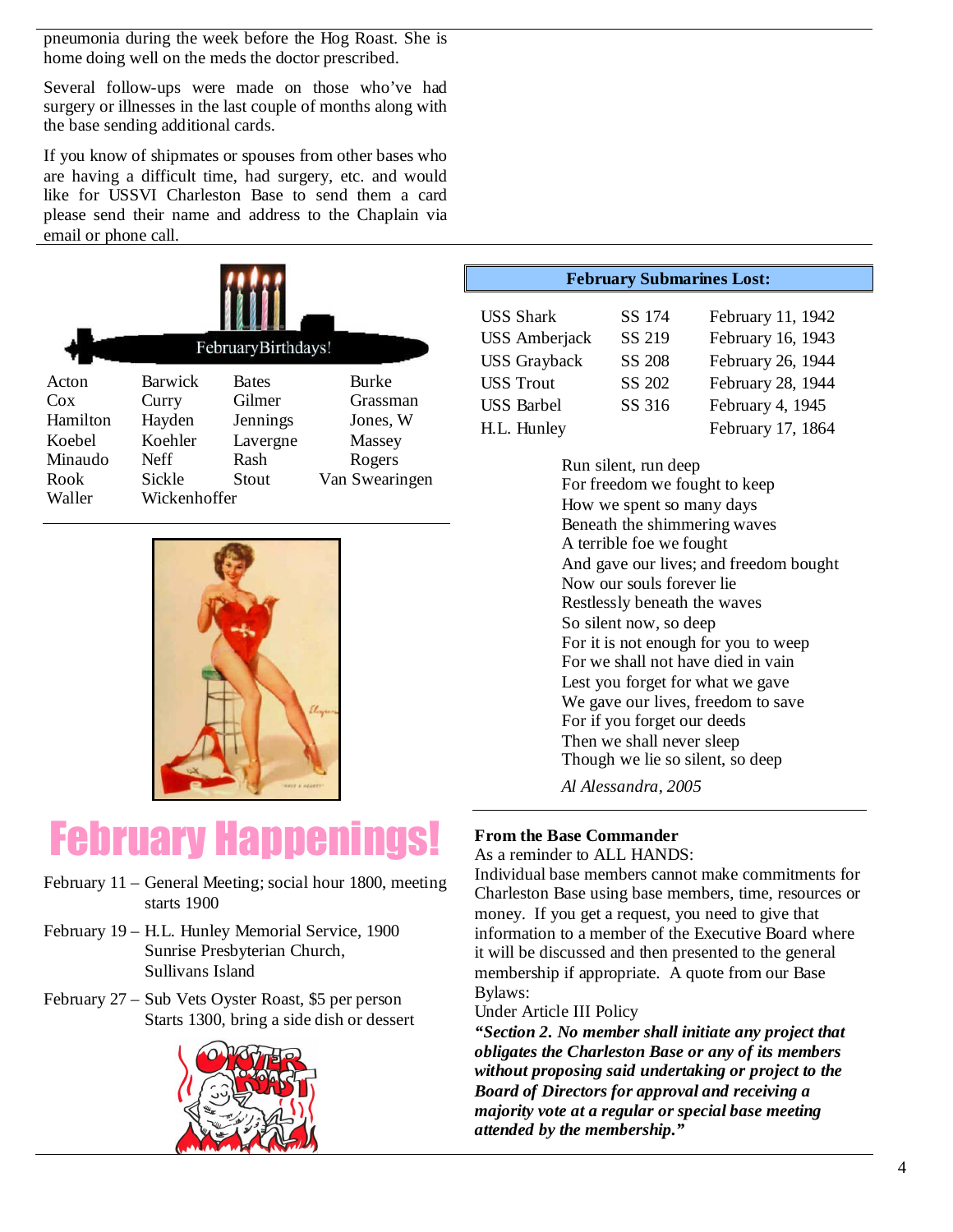

#### **H.L. Hunley Memorial Service**

Date: February 19, 2009 (Friday) Time: 1900 hours -- (Arrive 20 to 30 minutes early) Place: Sunrise Presbyterian Church 3222 Middle Street Sullivans Island, S.C, 29482

Church located near intersection of Jasper Blvd. and Middle Street by Breech Inlet Bridge (Sullivan's Island side)

Uniform: Charleston Tuxedo

Blue Blazer w/Dolphins White or Light Shirt Dolphin Tie (or dark tie) Kaki Pants Black Shoes Top Coat/Overcoat recommended (its cold on the beach)

The Charleston Base Submarine Veterans and WWII Submarine Veterans are invited to attend a Memorial Service honoring the 8-man crew lost on the Confederate Submarine H. L. Hunley along with the 5 crewmen lost on the USS Housatonic during the night of February 17, 1864.

Our job (*15* men) will be to sit in front of the church (in the choir loft just right of the pulpit as faced from the congregation) and at the appropriate time in the program, to step to the table at the front of the church, select a white rose from a basket, turn to the Lady Mourners seated in the front pew and present the rose to a Lady Mourner.

WE WILL NOT provide escort service for the Lady Mourners down to Breech Inlet.

Attending the Inlet Conclusion of the Service is your choice. If you do go to the Inlet;

*I would urge all SubVets to carry a mini-flashlight with them as well*. The sandy path to the beach can be tricky to negotiate in the dark.

NOTE: It is on occasion very cold with strong winds this time of year so be sure to bring a heavy coat.

Please consider volunteering as a participant or at least attend as part of the congregation in support of the H.L. Hunley project.

If you need a copy of our Bylaws, they are one the web site under Base Documents in .pdf format for download/printing. If you cannot download, see the COB for a copy.

#### **Donations to the Veterans Victory House**

Charleston Base members Julian Villegas and Gary Semler delivered all of the items donated at the Christmas party to the Victory House in December. The staff of the home in Walterboro was very appreciative of our generous giving. In addition to numerous items, there was also cash of \$456 donated.



*Pictured (left to right): Julian, LeeAnne Newton, Gary Semler*



Charleston Base annual Oyster Roast will be held 27 February starting at 1300. Only \$5.00 per person and bring a side dish or dessert.

In addition to oysters, there will be chicken, fish stew and chili.

Lots of fun with live entertainment by The Salty Dogs!

#### **Health Care Reform Update 20**

**Oyster Roast**

As you are most probably aware of by now, on the morning of 4 DEC, the Senate passed 60-39 a much amended H.R.3590, "The Patient Protection and Affordable Care Act. This vote and the previous House passage of this legislation is contrary with the growing sentiments of 2/3 of the American People who are against this "stealth" legislation. Regardless of which national poll you might consider this public disapproval of this legislation varies little from poll to poll. As the next step in the process isreconciliation of the significantly different House and Senate versions, but which neither makes provision to protect Veterans Affairs and Department of Defense health-care from the provisions of this legislation. Such protection would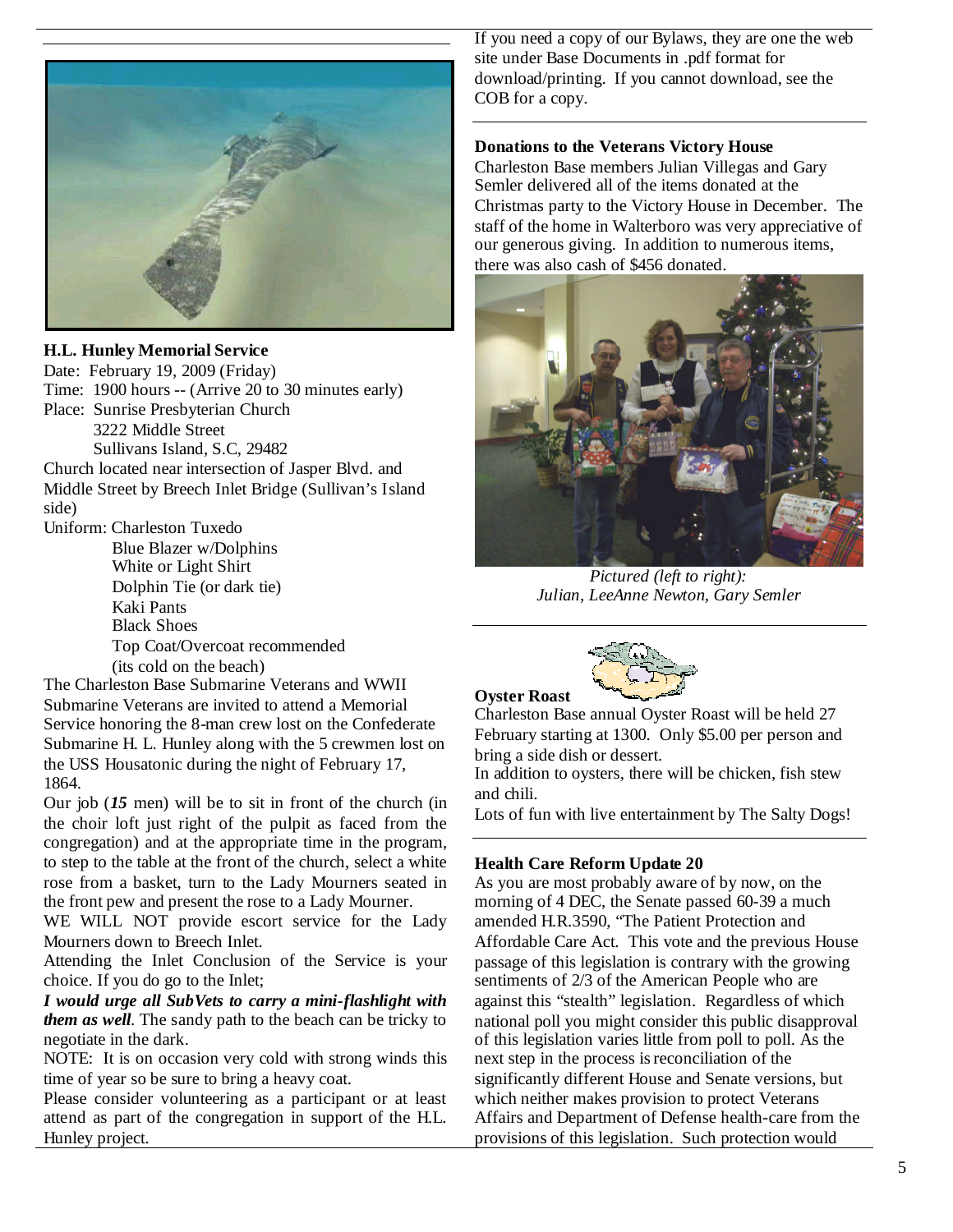Contact for volunteering: Charlie Rook Home 843-763-2587 Cell 843-670-8588 charlesrook@att.net

## **Admiral Osborne Scholarship Fund**

How about helping out the scholarship fund? We are offering a Charleston Base Challenge Coin for sale. ALL proceeds go into the scholarship fund.

Coins only cost \$7 each. Available for an additional \$1 is a protective plastic capsule.

To get your coin(s) see Jim Yates, Julian Villegas or Carl Chinn.

Make sure you have one for "when you get challenged"! Buy several for great gifts!



#### **Coping With The Great American SSN Shortage**

The U.S. Navy is facing a temporary SSN (nuclear attack submarine) shortage, and there is no solution that will not involve some pain. The problem is that new Virginia class subs cannot be built quickly enough to replace all the Cold War era Los Angeles class boats that have to retire. Even that will be delayed, at least for 16 Los Angeles class subs, that will get enough refurb to keep them at sea for up to two more years. Meanwhile, many of the shipyards used to build all those Los Angeles class boats, were discarded as part of the Peace Dividend for winning the Cold War.

The shortage will begin in 2022, when the number of SSNs will fall below 48. The bottom will be in 2028, when only 41 SSNs will be available, and the shortage won't end until 2034. While keeping boats at sea more than six months per cruise will insure that all current requirements (that need about ten boats at sea at any given time) are met, the navy won't be able to meet its wartime need for 35 boats. Keep in mind that a certain number of boats are always laid up for upgrades, maintenance or repairs. And some of this work can be speeded up, or even put aside, to get boats to sea in wartime, or a major crises. Keeping existing boats at sea for longer cruises also comes with a cost. For each additional day (beyond six months) you keep a crew at sea, a certain percentage of them will not stay in the navy. Those long months at sea are hard on the families, and sailors as well. Too much of that, and more of them leave. For submarine crews, the

fulfill President Obama's promise made last August that neither program would "be affected by our efforts at broader health-care reform." Unless Tricare, Tricare for Life, and VA health care programs are exempted from a proposed excise tax, veterans and military retirees face the very real prospect of paying a new tax on so-called "Cadillac" health care plans, which Tricare and VA health-care might easily be considered. As has been pointed out by a number of federal employee labor unions, such a tax would "have a discriminatory impact on plans that cover older workers and retirees ..." Such excise tax could result in a tax increase of as much as 1.4% on veterans and military retirees and our widows, many of whom are retired on fixed incomes with no way to offset that additional tax other than by cutting back elsewhere in their family budgets.

If you could be impacted by this you have the option to contact your legislator and let him/her know of your concerns. Especially the very real potential that the near \$500 Billion cuts in Medicare will adversely impact Tricare and Tricare for Life which are directly indexed to Medicare. If Medicare goes away then so do Tricare and Tricare for Life. Urge your legislator to immediately seek an amendment to H.R.3590 to make it clear that nothing in the reconciled bill act shall interfere with VA or DOD existing authorities and that VA and DOD health care programs are excluded from any excise tax on health care programs. If H.R.3950 is not so amended then request that he/she vote AGAINST this legislation when it comes to the House floor for a vote. To facilitate contacting your legislator USDR has provided an editable message at

http://capwiz.com/usdr/issues/alert/?alertid=14493596& queueid=[capwiz:queue\_id] that addresses the issue and can be automatically forwarded to your representative.

#### **Liberty Bars**

Our favorite liberty bars were unlike no other watering holes or dens of iniquity inhabited by seagoing men and women. They had to meet strict standards to be in compliance with the acceptable requirement for a sailor beer-swilling dump.

The first and foremost requirement was a crusty old gal serving suds. She had to be able to wrestle King Kong to parade rest, be able to balance a tray with one hand, knock bluejackets out of the way with the other hand and skillfully navigate through a roomful of milling around drunks. On slow nights, she had to be the kind of gal who would give you a back scratch with a fly swatter handle or put her foot on the table so you could admire her new ankle bracelet some "mook" brought her back from a Hong Kong liberty.

A good barmaid had to be able to whisper sweet nothings in your ear like, "Sailor, your thirteen button flap is twelve buttons short of a green board." And, "Buy a pack of Clorets and chew up the whole thing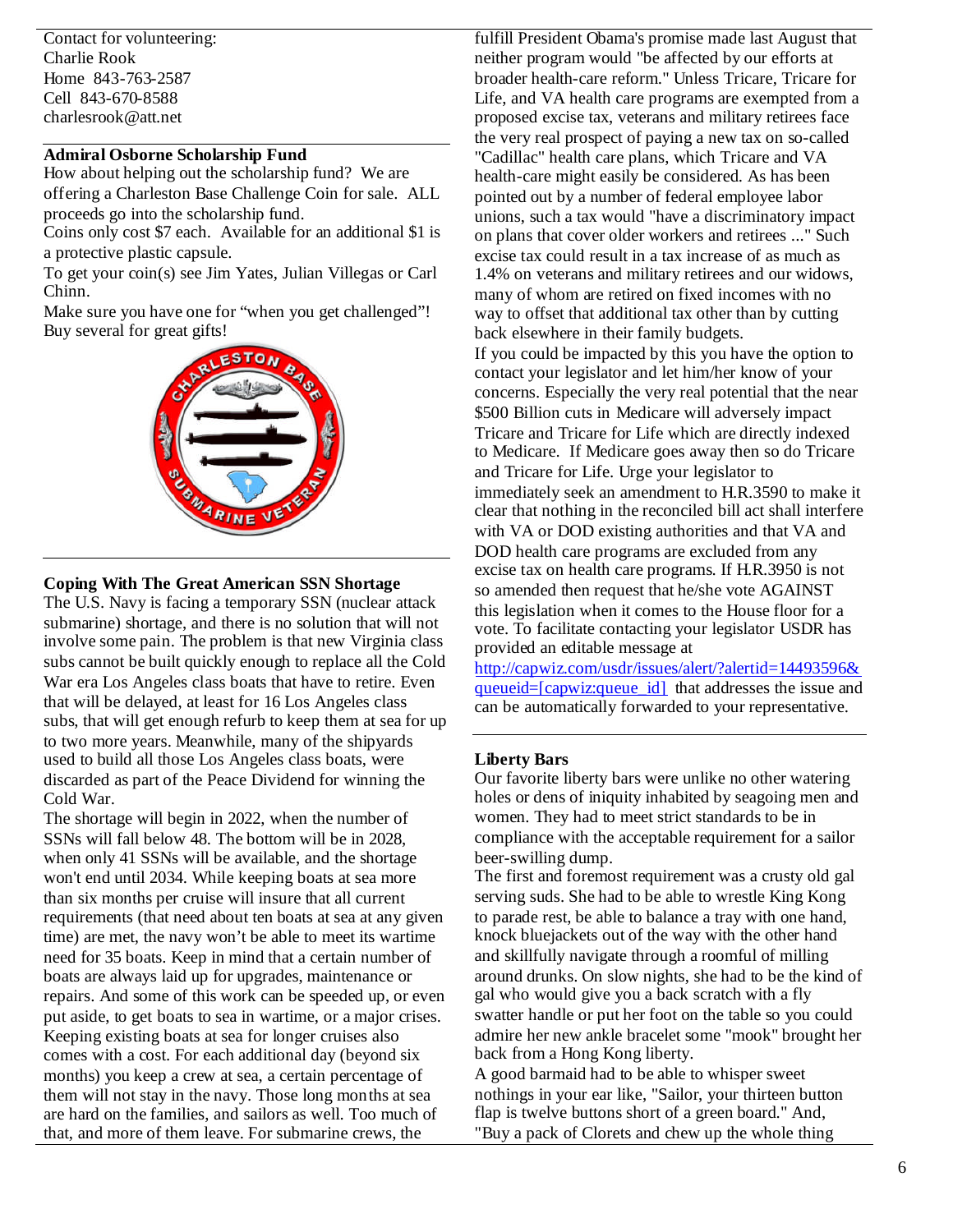most highly trained, with the highest standards, in the navy, this is no small problem.

There are other ways around the problem. The navy and the shipyards have found ways to built SSNs more quickly. Currently it takes 70 months to build a Virginia. But in the next few years, that will be coming down to 60 months. For the navy, the worst solution is to change war plans, and peacetime use patterns of SSNs, and adapt to a smaller number of attack boats. The navy would rather not think of this, but politicians often do, so the navy must.

## **HEALTH SCREENING**

As you age, being aware of issues related to health becomes more important. Several illnesses appear more frequently with increasing age. For example, illnesses like high blood pressure (hypertension), diabetes, high blood cholesterol (hyperlipidemia) and some types of cancer. Screening is done to find a condition (or risk factor) in a person who has no signs or symptoms of that condition. The goal of screening is to identify conditions early. Treatment works better during an early stage of a condition. Guidance for screening varies, depending on age, gender, past medical history, family history and other factors. Talk with your health care team about the screening tests that are recommended for you. The United States Preventive Services Task Force has studied the effectiveness of screening and suggested the following tests and immunizations:

- Blood pressure for High Blood Pressure, also known as Hypertension - At least every two years.
- Lipid profile for High Cholesterol, also known as Hyperlipidemia - Every 5 years. May need to be more often if already diagnosed with diabetes or heart disease.
- Blood glucose for High Blood Sugar, also known as Diabetes - Periodically in patients with blood pressure of 135/80 or higher.
- Weight for being more than 20 pounds overweight, also known as Obesity - Periodically.
- Bone mineral density for loss of bone health, also known as Osteoporosis - At least once in all women at age 65. May need to screen at age 60 if at increased risk for osteoporosis.
- Ultrasound for Abdominal Aortic Aneurism Screening (for Alcohol Use and Depression) - Once in men ages 65 to 75 who have ever smoked
- Fecal occult blood test (FOBT) (or Colorectal Cancer Annually for persons age 50 to 75.
- Sigmoidoscopy or Colorectal Cancer Every 5 years
- Colonoscopy for Colorectal Cancer Every 10 years
- Mammogram or Breast Cancer Every 1-2 years
- Pap Smear for Cervical Cancer At least every 3 years, stopping at age 65 if previous Pap Smears normal
- Influenza Vaccine Annually
- Pneumonia Vaccine Once at age 65. May be recommended earlier for persons at increased risk of

before you get within heaving range of any gal you ever want to see again." And, "Hey animals, I know we have a crowd tonight, but if any of you guys find the head facilities fully occupied and start urinating down the floor drain, you're gonna find yourself scrubbing the deck with your white hats!".

They had to be able to admire great tattoos, look at pictures of ugly bucktooth kids and smile and be able to help haul drunks to cabs and comfort 19 year-olds who had lost someone close to them. They could look at your ship's identification shoulder tab and tell you the names of the Skippers back to the time you were a Cub Scout. If you came in after a late night maintenance problem and fell asleep with a half eaten Slim-Jim in your hand, they tucked your peacoat around you, put out the cigarette you left burning in the ashtray and replaced the warm draft you left sitting on the table with a cold one when you woke up.

Why? Simply because they were one of the few people on the face of the earth that knew what you did, and appreciated what you were doing. And if you treated them like a decent human being and didn't drive 'em nuts by playing songs they hated on the juke box, they would lean over the back of the booth and park their soft warm breasts on your neck when they sat two Rolling Rocks in front of you.

Then there is the imported table wipe down guy and glass washer, trash dumper, deck swabber and paper towel replacement officer. The guy had to have baggy tweed pants and a gold tooth and a grin like a 1950 Buick. And a name like "Ramon", "Juan", "Pedro" or "Tico". He had to smoke unfiltered Luckies, Camels or Raleighs. He wiped the tables down with a sour wash rag that smelled like a skunk diaper and said, "How are choo navee mans tonight?" He was the indispensable man. The guy with credentials that allowed him to borrow Slim-Jims, Beer Nuts and pickled hard boiled eggs from other beer joints when they ran out where he worked.

The establishment itself. The place had to have walls covered with ship and squadron plaques. The walls were adorned with enlarged unit patches and the dates of previous deployments. A dozen or more old, yellowed photographs of fellows named "Buster", "Chicago", "P-Boat Barney", "Flaming Hooker Harry", "Malone", "Honshu Harry", Jackson, Douche Bag Doug, and Capt. Slade Cutter decorated any unused space. It had to have the obligatory Michelob, Pabst Blue Ribbon and "Beer Nuts sold here" neon signs. An eightball mystery beer tap handle and signs reading: "Your mother does not work here, so clean away your frickin' trash." "Keep your hands off the barmaid." "Don't throw butts in urinal." "Barmaid's word is final in settling bets." "Take your fights out in the alley behind the bar!" "Owner reserves the right to waltz your worthless sorry ass outside." "Shipmates are responsible for riding herd on their ship/squadron drunks." This was typical signage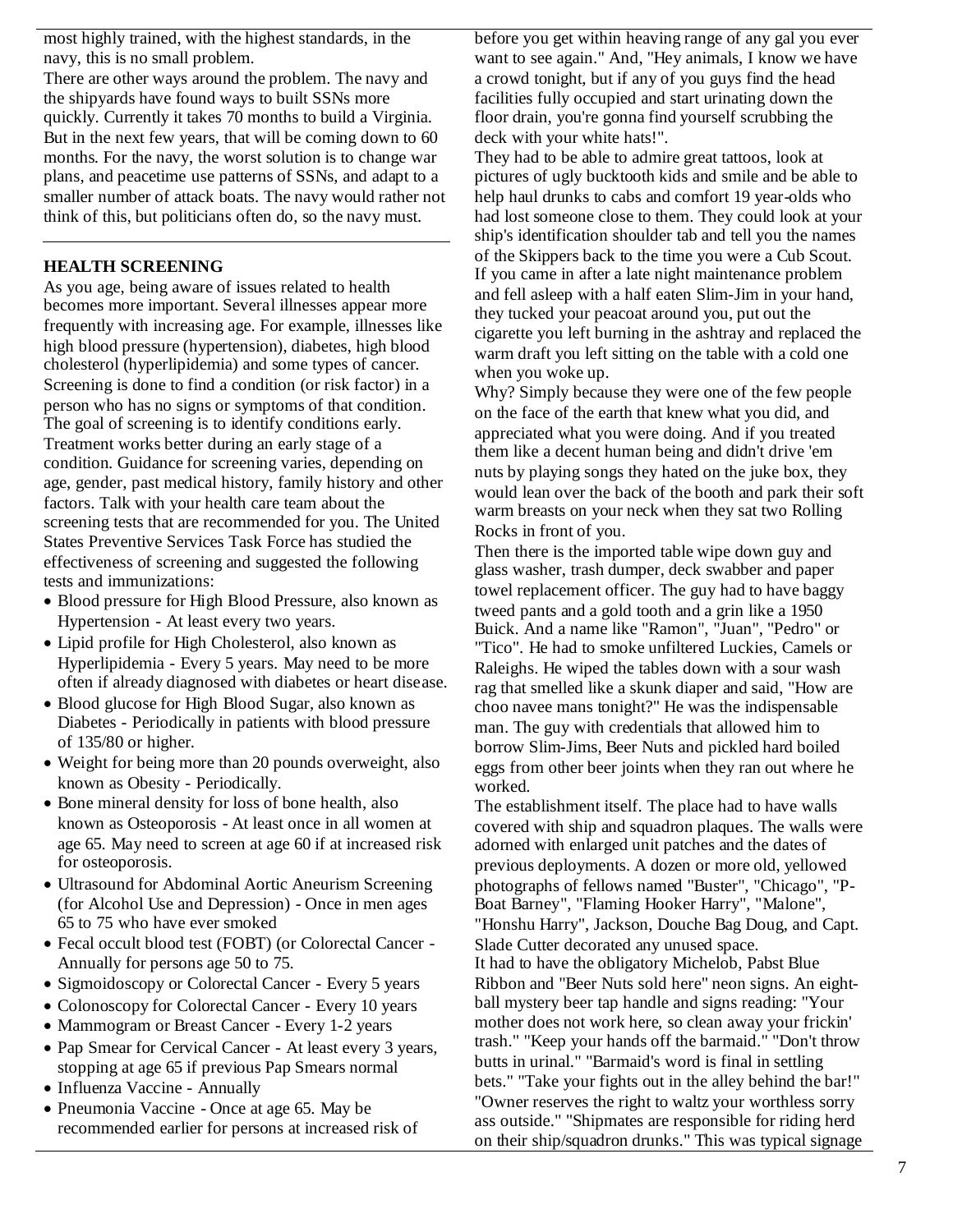complications of pneumonia

- Shingles Vaccine Once at age 60 or later for most people.
- Tetanus Vaccine Every 10 years.

#### **TRICARE PRIME UPDATE 07**

Maintaining healthy eyes and vision is an important part of personal safety and quality of life, say Tricare officials, and getting an eye exam is a smart idea for anyone, whether or not they have vision problems. Retirees and their family members using Tricare Prime can get an eye exam every two years. Routine eye exams for retirees and their family members using Tricare Standard and Extra, and Tricare for Life are not covered. These exams are more than the standard letter charts and include a check into the health of the eye. Retirees and their families enrolled in Tricare Prime can make an appointment with any Tricare-authorized optometrist or ophthalmologist for an exam. Tricare Prime beneficiaries do not need a referral unless they see a provider outside of their region's Tricare network.

#### **EYEGLASSES FOR RETIREES**

Retirees may receive standard issue glasses each year from the Naval Ophthalmic Support and Training Command (NOSTRA). To obtain go to the NOSTRA Web site

www.med.navy.mil/sites/nostra/Pages/default.aspx and select the "How to Order: Retirees" link for information. If you are retired military and eligible for other medical services, you are authorized to receive annually one clear pair of Bifocals and one tinted pair of Bifocals if prescribed by your Optometrist/Ophthalmologist. If you choose not to request Bifocals, you can receive one pair of Distance Vision and one pair of Near Vision spectacles. One pair of Distance Vision tinted spectacles is authorized if prescribed by your Optometrist/Ophthalmologist. Selectable frames MS9/S91A/Half Eyes/FS9 for all can be viewed on the website.

If you are less than 50 miles from a military health clinic with optometry services, you should take your prescription for spectacles to them so that they may measure you for proper fit. They will order your spectacles from the appropriate facility. If you are more than 50 miles from a military health clinic with optometry services follow these instructions to order your glasses.

- Open form DD771 at www.med.navy.mil/sites/nostra/order/Documents/DD77 1\_2008.pdf and save it to your computer. This form is created to save the information you type into it.
- Fill out the top section with your "name, "retiree", and "last 4", along with your shipping and contact information.
- About halfway down the form, indicate which standard issue frame you desire. Make sure to save the form with

found in classy establishments catering to sophisticated as well as unsophisticated clientele. You had to have a juke box built along the lines of a Sherman tank loaded with Hank Williams, Mother Maybelle Carter, Johnny Horton, Johnny Cash and twenty other crooning goobers nobody ever heard of. The damn thing has to have "La Bamba", Herb Alpert's "Lonely Bull" and Johnny Cash's "Don't take your guns to town" in memory of Alameda's barmaid goddess, Thelma. If Thelma is within a twelve-mile radius of where any of those three recordings can be found on a jukebox, it is wise to have a stack of life insurance applications within reach of the coin slot. The furniture in a real good liberty bar had to be made from coal mine shoring lumber and was not fully acceptable until it had 600 cigarette burns and your ship's numbers or "FTN" carved into it. The bar had to have a brass foot rail and at least six Slim-Jim containers, an oversized glass cookie jar full of Beer-Nuts, a jar of pickled hard boiled eggs that could produce rectal gas emissions that could shut down a sorority party, and big glass containers full of something called Pickled Pigs Feet and Polish Sausage. Only drunk Chiefs and starving Ethiopians ate pickled pigs feet and unless the last three feet of your colon had been manufactured by Midas, you didn't want to get any where near the Polish Napalm Dogs. No liberty bar was complete without a couple of hundred faded ship or airplane pictures and a "Shut the hell up!" sign taped on the mirror behind the bar along with several rather tasteless naked lady pictures. The pool table felt had to have at least three strategic rips as a result of drunken competitors and balls that looked as if a gorilla baby had teethed on the sonuvabitches. Liberty bars were home and it didn't matter what country, state, or city you were in, when you walked into a good liberty bar, you felt at home. They were also establishments where 19 year-old kids received an education available nowhere else on earth. You learned how to "tell" and "listen" to sea stories. You learned about sex at \$25 a pop! -- from professional ladies who taught you things your high school biology teacher didn't know were anatomically possible. You learned how to make a two cushion bank shot and how to toss down a beer and shot of Sun Torry known as a "depth charge." We were young, and a helluva long way from home. We were pulling down crappy wages for twentyfour hours a day, seven days a-week availability and loving the life we lived. We didn't know it at the time, but our association with the men we served with forged us into the men we became. And a lot of that association took place in bars where we shared the stories accumulated in our, up to then, short lives. We learned about women and that life could be tough on a gal. While many of our classmates were attending college, we were getting an education slicing through the green rolling seas in WestPac or the Med experiencing the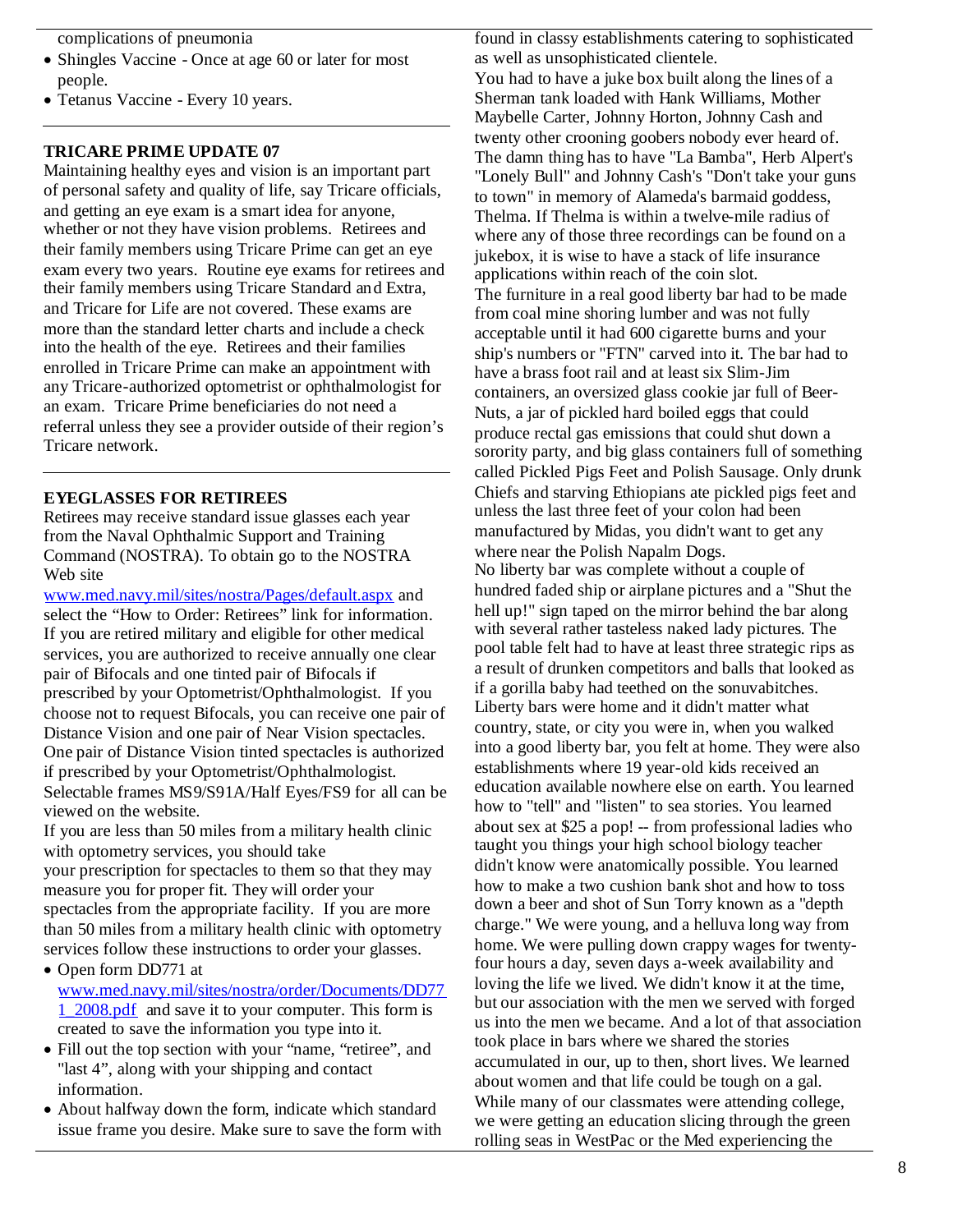the information you added in your computer.

- Print the partially completed form, and take this with you to your eye exam.
- Ensure that the examining facility writes the prescription, and includes your pupillary distance (PD) on the form.
- If your examining facility needs eye size, bridge or temple information, they can find instructions on how to determine this info at
- www.med.navy.mil/sites/nostra/order/Pages/Fitting.aspx
- If you currently have Standard Issue frames provide the frame size and temple length. This can be found inside the frame.
- Forward one copy of the completed DD771 form along with your mailing address, a daytime phone number, and email address if available to NOSTRA.
- You can email your order to: NOSTRA-CustomerService@med.navy.mil; or
- You can Fax your order to: (757) 887-4647. Make sure you write: "Retiree Order" on the fax. Call NOSTRA Customer Service at (757) 887-7611 / 7152 / 7299 / 7476 right after you send your fax to insure it was received and that all the information is included to fabricate your orders; or
- You can mail your order to: NOSTRA, 160 Main Road, Ste 350, Yorktown, VA 23691-9984
- If you have any problems or questions call NOSTRA Customer Service Department or email: NOSTRA-CustomerService@med.navy.mil . Customer Service hours are M-F, regular business days, from 0630 to 1700 EST.
- There must be a DD771 for each request for eyewear. Note that orders are subject to a DEERS eligibility check.

#### **Ballistic Missile Submarine Exhibit Unveiled At Keyport**

A new exhibit was unveiled in commemoration of the 50th anniversary of the commissioning of the first ballistic missile submarine during a small ceremony held at the Naval Undersea Warfare Museum in Keyport, Wash., Jan. 8.

"This exhibit, titled 'Forty-One for Freedom,' honors the submarines and submariners who have kept the peace during the Cold War," said William Galvani, museum director.

"The submarine George Washington (SSBN 598) was the first of the 41 freedom submarines. It was commissioned in 1959, and shortly thereafter the United States built 40 similar submarines. These submarines were the backbone of strategic deterrence for the United States. They made sure our country was safe."

According to Galvani, when the exhibit was created, he wanted people to know how the program was originated, what the submarines were like, and how many submarines there were.

orgasmic rush of a night cat shot, the heart pounding drama of the return to the ship with the gut wrenching arrestment to a pitching deck. The hours of tedium, boring holes in the sky late at night, experiencing the periodic discomfort of turbulence, marveling at the creation of St. Elmo's Fire, and sometimes having our reverie interrupted with stark terror. But when we came ashore on liberty, we could rub shoulders with some of the finest men we would ever know, in bars our mothers would never have approved of, in saloons and cabarets that would live in our memories forever. Long live those liberties in WestPac and in the Med! They were the greatest teachers about life and how to live it.

#### **Bloedner Monument**

The Bloedner Monument, the nation's oldest Civil War memorial, was removed in DEC 08 from Cave Hill National Cemetery in Louisville Kentucky and taken to a temporary facility where it was professionally conserved to arrest further damage. "The removal of an important monument from a national cemetery is rare and was not undertaken without great deliberation," said VA Secretary Shinseki. "However, the overwhelming significance of the Bloedner Monument and its failing condition warranted this unusual step." The monument was carved in January 1862 by Pvt. August Bloedner to commemorate his fellow soldiers of the 32nd Indiana Infantry, all of them German immigrants who fell in the Battle of Rowlett's Station near Munfordville, Ky. The monument's original location was on the battlefield, marking the graves of 13 soldiers who perished there. When most of these remains were removed to Cave Hill National Cemetery in 1867, the Bloedner Monument was moved there as well.

The monument was fabricated from St. Genevieve limestone, with a base of Bedford limestone added in 1867. It measures approximately 5 feet long, 1 foot deep and 3 ½ feet high. The monument is carved on one side with a relief of an eagle and an inscription in German in a rustic script. The text was approximately 300 words and 2,500 characters long at the time it was carved. Because of the poor quality of the limestone and effects of the environment, the monument has lost a significant amount of material. Only about 50% of the original carving and inscription remains. The monument was temporarily relocated to a University of Louisville facility for treatment while VA conducted a thorough evaluation of potential sites. The evaluation process included written proposals and site visits. VA posted information on the Internet, mailed information to Veterans and Civil War heritage groups and held a public information meeting to solicit suggestions. A new monument, with an interpretive sign explaining the significance of the original Bloedner Monument and indicating its location, will be placed at Cave Hill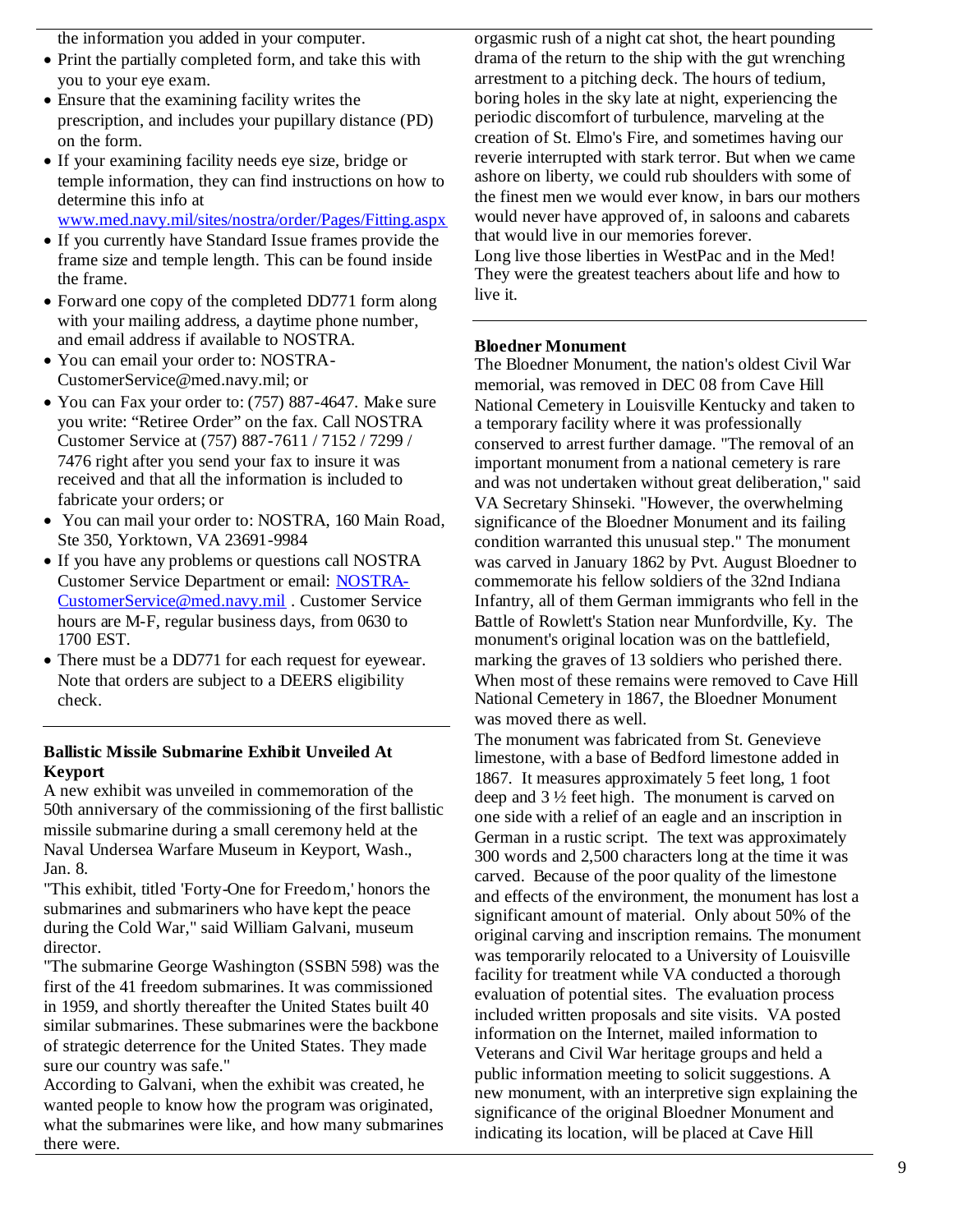Rear Adm. Frank Caldwell, commander, Submarine Group 9, gave remarks on the submarine's history and the significance this class of submarine had on the country.

"To the submarine force, the George Washington meant a new mission," said Caldwell. "To the American people, it meant peace and security and ultimately contributed to the end of the Cold War."

Among the people who attended the ceremony were crew members of the George Washington.

"Serving on board the George Washington was definitely one of the best experiences of my life," said former Radioman 2nd Class Rich Jacobson, who served aboard George Washington from 1976-1979. "The camaraderie you experience on board a boat is a unique and different experience. There was definitely sense of mission, and there was a deep feeling of pride among the crew, and we were doing something that was extremely valuable to the country. Everyone took their job seriously."

Jacobson said he felt the exhibit was a way to pay tribute to those who have served while giving them the recognition they deserve.

"There are so many people that have served over the years on this particular boat. Maybe they didn't get a lot of recognition, and this is an opportunity for us to really think about the people who have made those sacrifices to serve their country," said Jacobson. "To me, it's a great reminder of the value of our mission and an opportunity for us to show special appreciation for all of those who have served."

The exhibit features photographs of the "Forty-One for Freedom" submarines, the ships' crests, and the history of USS George Washington.

**What the HELL was this guy thinking?!?**



National Cemetery in 2010.

VA historians, in collaboration with the Kentucky Heritage Council and Heritage Preservation Inc., selected the Frazier International Museum as the new home from three interested facilities based on Civil War exhibit plans, controlled environment and security, financial stability, annual visitation and proximity to Cave Hill National Cemetery. The Museum brings history to life through live interpretations by costumed interpreters, multimedia presentations, educational programming and hands-on learning. Covering 1,000 years of history, their collection is housed in a 100,000 square foot, state-of-the-art facility at 829 West Main Street, Louisville, KY 40202-2619 Tel: (502) 753-5663 or (866) 886-7103. They are open throughout the year Mon thru Sat 0900 - 1700 & Sun 1200 - 1700 except holidays. Admission Rates (without audio tour) are \$9 adults; \$8 military; \$7 seniors (60+); \$6 children under 14 and students with I.D; and no charge for children under 5. For details about exhibits and services offered refer to www.fraziermuseum.org/about.asp

## **EHR**

Electronic Health Record (EHR) systems are the wave of the future in health care. The Defense Department soon will join a Veterans Affairs Department and Kaiser Permanente partnership designed to improve the way military veterans and the nation receive health care, the VA's top health affairs policy advisor said 6 JAN. For the past month, Kaiser Permanente and VA – the nation's two largest electronic medical records systems – have been working to integrate their standards for veterans through a pilot program in San Diego using the Nationwide Health Information Network (NHIN). The network was developed by the Health and Human Services Department in 2008, and allows government and several private sector health care providers like Kaiser to share health exchanges, such as integrated delivery networks, pharmacies, labs and patient information. More than 400 San Diego veterans are participating in the pilot. The partnership has been successful so far, and is the culmination of decades of work in the medical community, Dr. Stephen L. Ondra, senior VA policy advisor for health affairs, said in a press conference from Kaiser Permanente's Otay Mesa Outpatient Medical Center in San Diego. The Defense Department plans to join those efforts in San Diego within the first quarter of this year. Ondra said, "It's a very exciting moment for us. This is the very first multi-party exchange to the nationwide health information network. [VA] feels committed and responsible to go forward to extend this to other providers and across the nation as we build on this effort." VA is the largest integrated health system in the nation, serving more than 5.4 million veterans. More than half of those veterans seek some of their medical